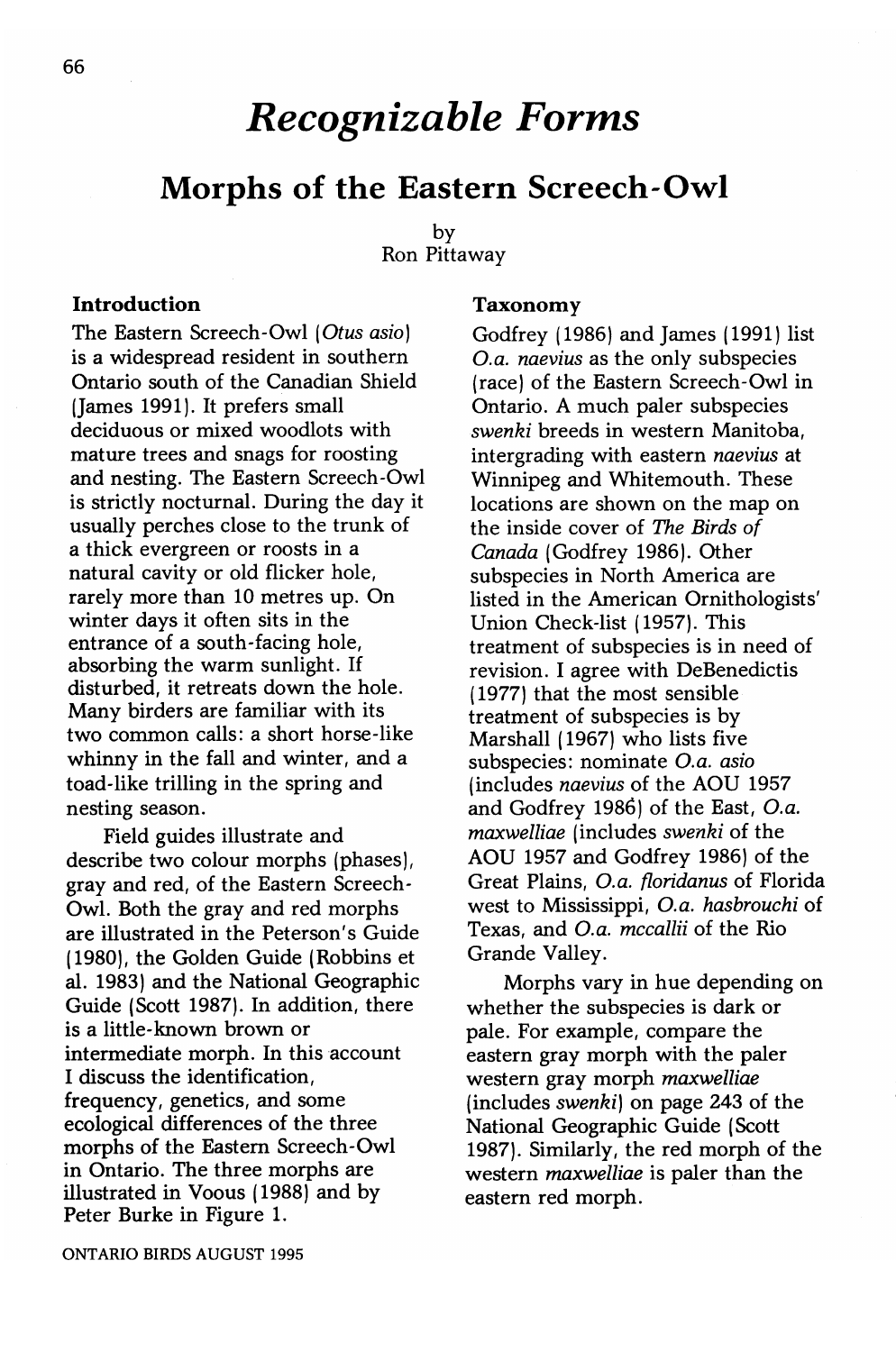

Figure 1: Gray Morph (top), Brown Morph (middle), and Red Morph (bottom). Note differences in feather markings. Drawing by *Peter Burke.*

VOLUME 13 NUMBER 2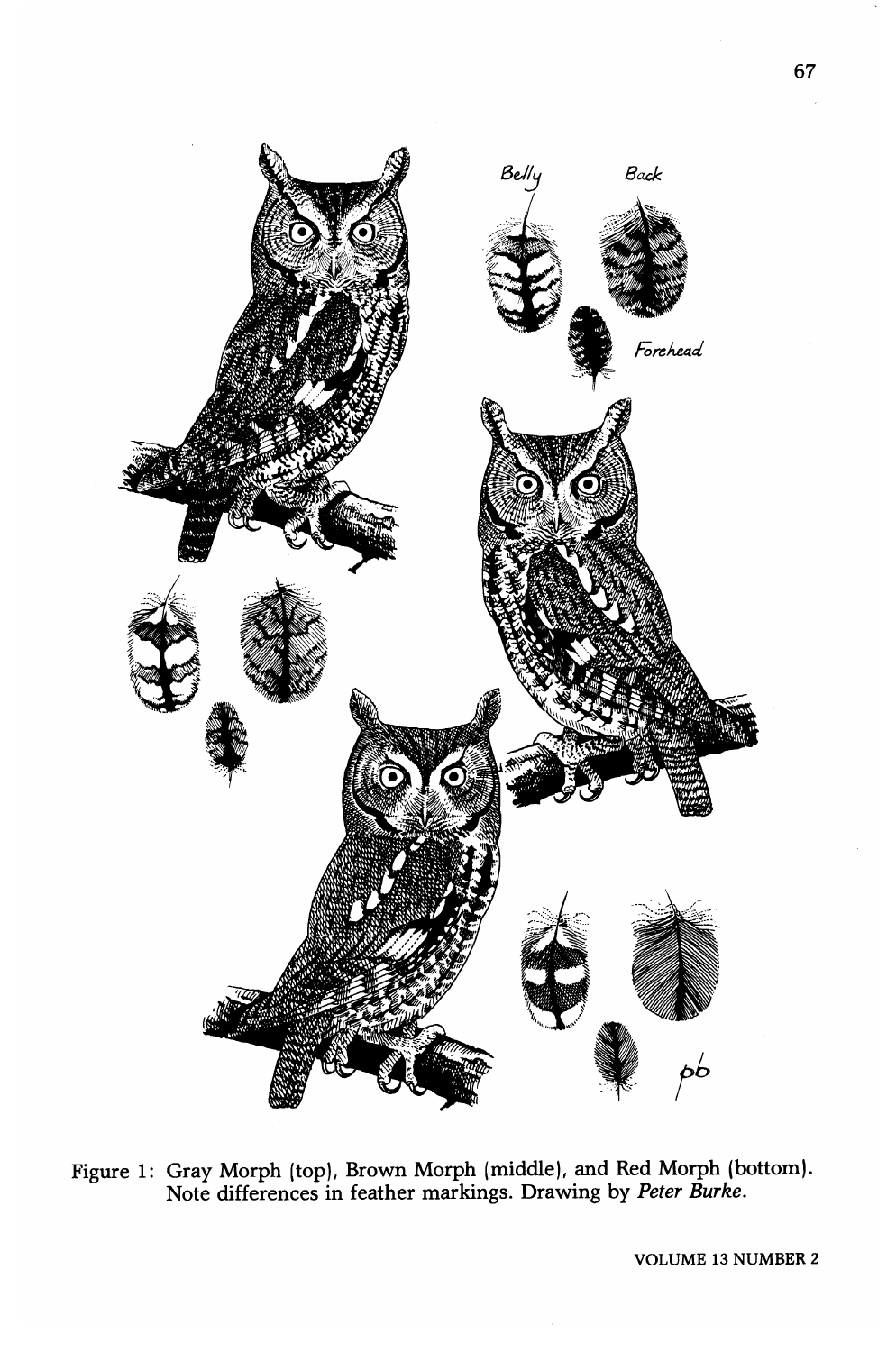Why are the three morphs of the Eastern Screech-Owl not considered subspecies? Subspecies are forms having separate breeding ranges, interbreeding where their ranges meet. Morphs are forms occurring in the same breeding range, with different morphs even occurring in the same brood. The third part of the scientific name is the name of the subspecies, for example, *Otus asio naevius* is the subspecies in Ontario (A.O.V. 1957). It has three morphs. Morphs do not have scientific names. In screech-owls, the morphs are more recognizable than the subspecies!

# Plumages, Molts, Aging and Sexing

The sexes are similar in all ages and plumages. Juveniles (juvenals) in summer are narrowly barred all over, except on the wings and tail which are much like the adult. Gray and red morph juveniles usually are distinguishable in the field. See the illustration of the gray morph juvenile on page 243 in the National Geographic Guide (Scott 1987). In late summer and early fall, juveniles undergo a partial molt to first year (first basic) plumage, retaining the juvenile wings, scapulars and tail. First year birds and adults (definitive basic) are similar in appearance. First year birds (when they are one year old) and adults undergo a complete molt from late July to mid-November to fresh adult plumage. Colours become faded and dull on worn birds by the next spring and summer. See Bent (1938) for excellent descriptions of plumages and molts in juveniles, first year birds and adults. Partial and total' albinos are known in this species (Holt et al. 1995).

## Morph Genetics

The three morphs vary in colour and in the extent and pattern of the dark markings on their feathers. See Figure 1. Out of a total of 1320 specimens examined by Owen (1963) from throughout the range, 54 percent were gray, 38 percent red and 8 percent intermediate (brown). In his study, Owen divided 833 screechowls from selected areas into six colour types, grading from gray to red: two gray, two intermediate (brown), and two red. Figure 2 shows the strong bimodal (gray and red) distribution of the morphs and the continuous variation between the morphs.

The gray, brown and red morphs are not linked to age, sex or subspecies. A bird is born a certain. morph and remains that colour all its life. All three morphs have been observed in the same brood (Hrubant 1955, Smith 1993). There are two main theories for the three morphs: (1) the gray and red morphs are due to one gene having two alleles (forms) with red dominant over gray, with the brown morph due to other modifying genes; (2) the morphs are due to one gene having three alleles with a graded order of dominance, red over brown over gray (Hrubant 1955, Owen 1967, VanCamp and Henny 1975, DeBenedictis 1977). There is no clear resolution of which hypothesis is correct. Perhaps the variation observed in the morphs is under the control of more than one gene.

### Gray Morph

The gray morph is the most common morph in Ontario. and throughout the northern part of the Eastern Screech-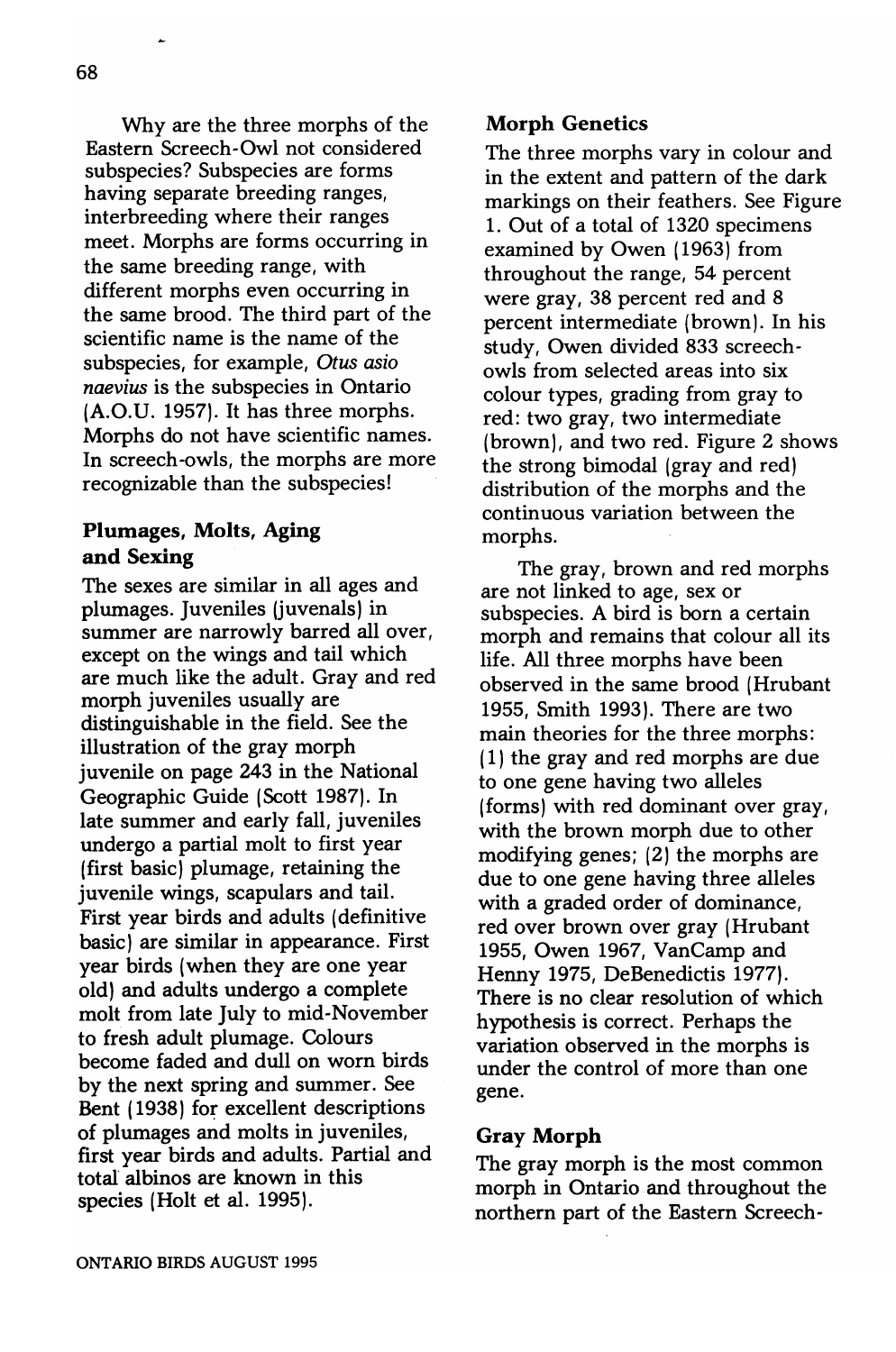

# **Frequency of Eastern Screech-Owl Morphs**

Figure 2: Data from Table 1 in Owen (1963).

Owl/s range. See Figure 1. Based on specimens in the Royal Ontario Museum, Martin (1950) reported that 81 percent of the population in Ontario was of the gray morph. Martin did not recognize a brown morph, apparently lumping gray and brown birds in his study. Gray morph birds in fresh plumage in fall are a clear gray, becoming tinged with brown on worn and faded birds in spring and summer (Kaufman 1990). Typical brown morphs are a richer cinnamon-brown colour, including the facial disc.

## **Red Morph**

Red morph screech-owls are bright, " a gorgeous rufous like a red fox" (Marshall 1967). Red morphs comprise about 19 percent of the Ontario population, based on

specimens in the Royal Ontario Museum (Martin 1950).

Red birds are uncommon in the northern parts of the screech-owl's range. Why? The reason may be that red morph birds have a lower survival rate than gray birds during unusually cold and severe winters. Plumage colour is correlated with thermal adaptation. Mosher and Henny (1976) found under laboratory conditions at  $-5^\circ$  C and  $-10^\circ$  C that red birds had significantly higher metabolic requirements than gray birds. Differential mortality was observed in an Ohio study by VanCamp and Henny (1975). They report that 44 percent more red birds died than gray birds during the particularly severe winter of 1951-1952. Perhaps the percentage of red birds declined in southern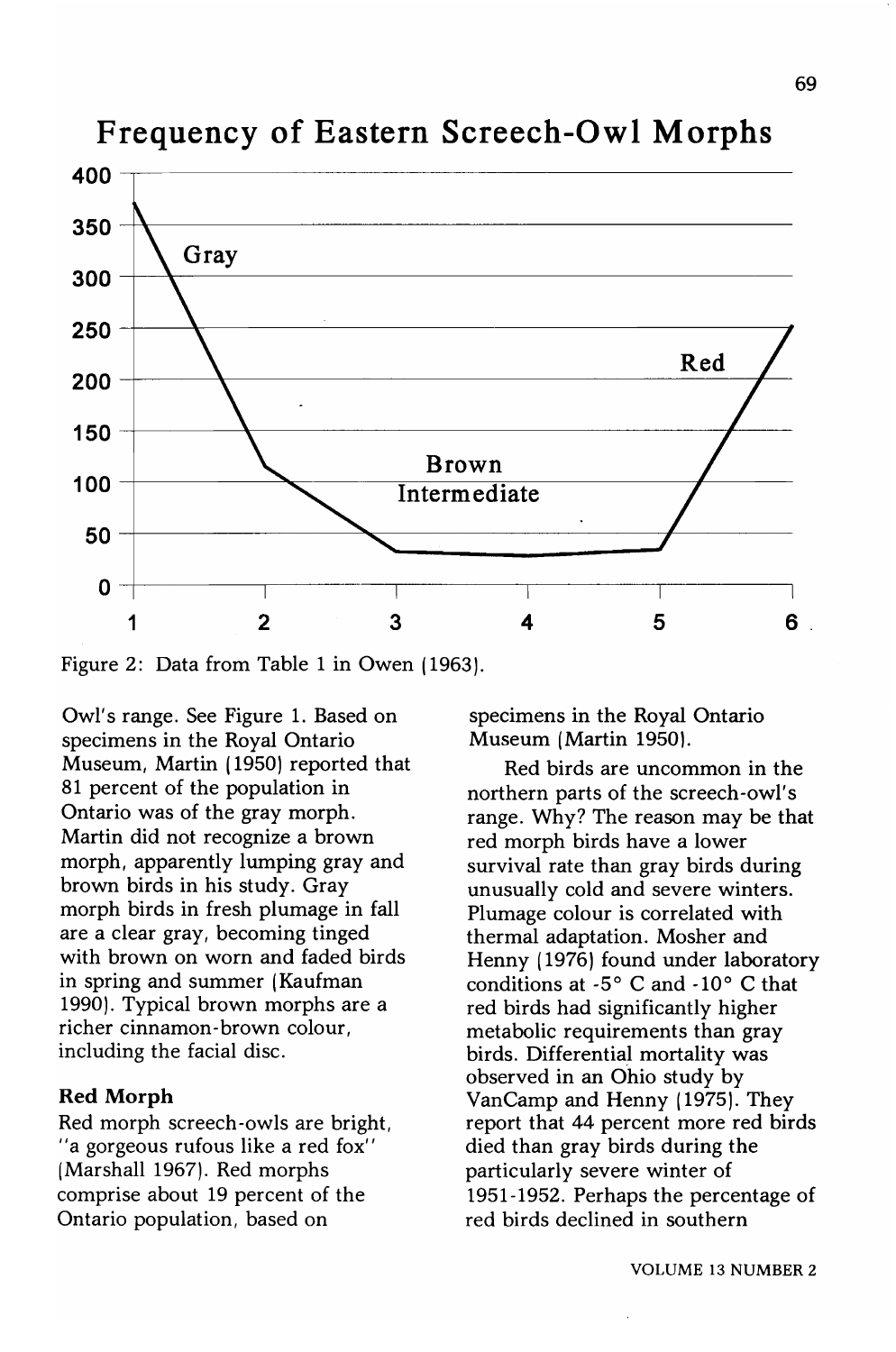Ontario during the winter of 1993-1994, one of the snowiest and coldest winters on record! Similarly, Gullion and Marshall (1968) in Minnesota found a differential mortality between red and gray morph Ruffed Grouse *(Bonasa umbellus)* related to winter survival. Why red coloration is linked to winter survival in these two species is unknown.

There are two additional differences between gray and red morph birds that are noteworthy. First, Kay McKeever (pers. comm.) reports that "the feathering on the legs of red birds appears to be less dense than on grays". Second, red birds spend more time in cavities during cold winter days, 80 percent (red) versus 38 percent (gray) (Voous 1988). Bruce Di Labia (pers. comm.) reported that the red bird of a mixed pair he observed for many years in Ottawa often was more difficult to find in winter than the gray bird.

### Brown Morph

The brown or intermediate morph is by far the least common form in screech-owl populations, except in Florida where intermediates make up to 40 percent of the population (Owen 1963). Based on 247 screechowls from Ontario admitted to The Owl Foundation in Vineland, only six or 2.43 percent were classifed as brown morphs by Kay McKeever (Penak 1986). Bull (1974) examined 144 New York specimens in eight state museums; only four or 2.78 percent were brown morph birds!

Peter Burke (pers. comm) and Tim Dyson banded an intermediate morph screech-owl on 4 March 1995 near Peterborough. Peter described it

as "very beautiful indeed. The overall coloration was dry gray-brown, with highlights of bright rufous-reddish areas on the scapulars and breast feathers". Kay McKeever (pers. comm.) of The Owl Foundation in Vineland describes the brown morph as a "warm brown like a saw-whet owl". Ross James (in litt.) of the Royal Ontario Museum says "there is considerable variation in the brown coloration depending on whether it tends towards reddish or grayish. In general, the brown is more of a cinnamon or tawny brown as opposed to a dark chocolate, reflecting a mix of reddish tones on one side and lighter or whiter gray on the other". In New England the brown morph is described as being chocolate brown in colour (Smith 1993), but intermediate birds from Ontario in the ROM are not chocolate brown (Ross James, pers. comm.). Similarly, Kay McKeever (pers. comm.) has never seen a chocolate brown Eastern Screech-Owl.

Be aware that brown morph screech-owls could be overlooked as gray birds given only a frontal (ventral) view. The rich brown coloration is most apparent on the upperparts (dorsum), the side least often viewed! When identifying a brown morph, keep in mind that recently molted gray morphs in fall in fresh plumage are clear gray above, but become tinged with brown on worn and faded birds by spring and summer (Kaufman 1990).

#### Summary

Three recognizable forms of the Eastern Screech-Owl occur in Ontario: gray, brown and red morphs. The gray morph is the most